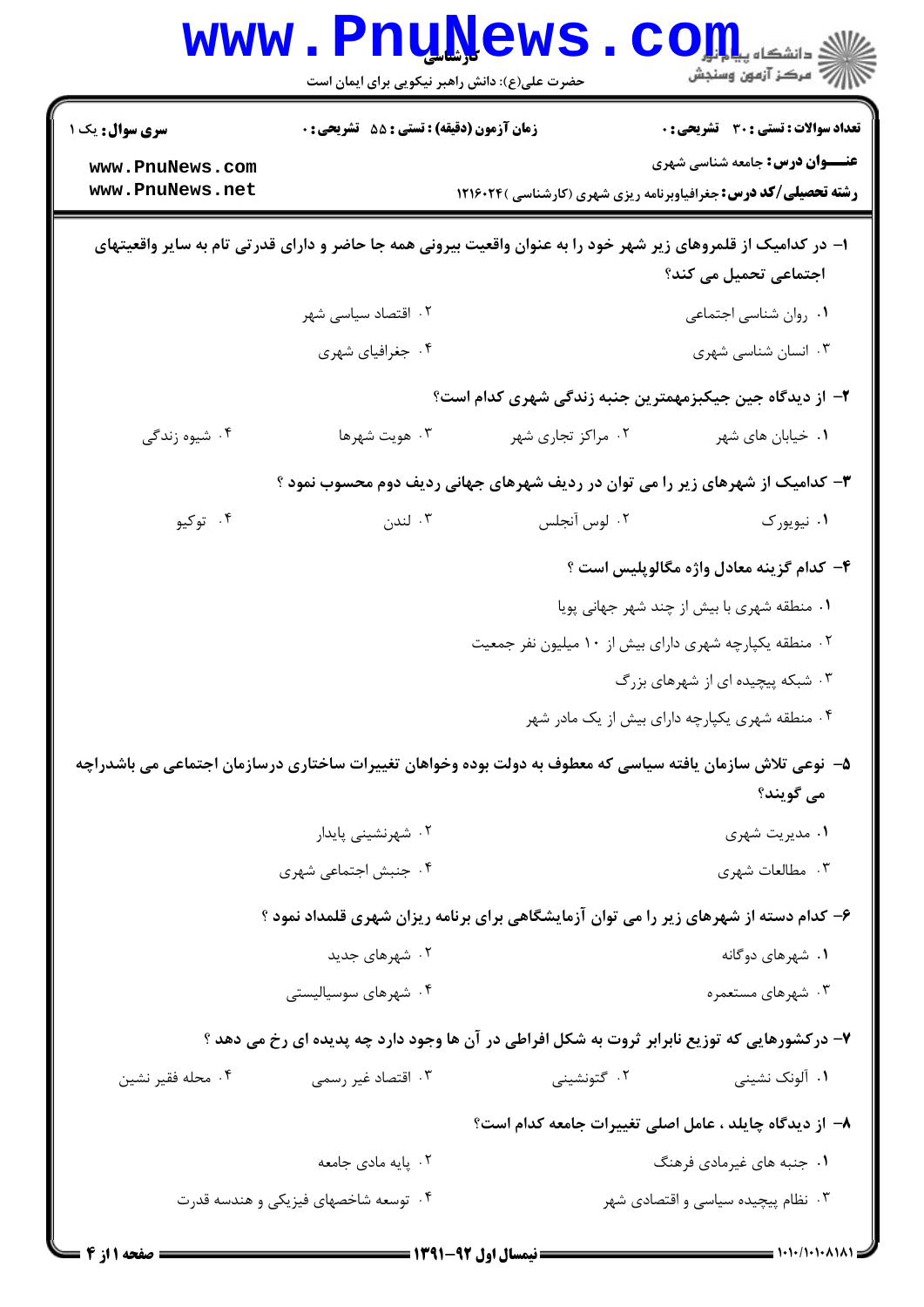|                                                               | حضرت علی(ع): دانش راهبر نیکویی برای ایمان است    |                                                | رآ مرڪز آزمون وسنڊش                                                                                              |  |  |
|---------------------------------------------------------------|--------------------------------------------------|------------------------------------------------|------------------------------------------------------------------------------------------------------------------|--|--|
| <b>سری سوال : ۱ یک</b>                                        | <b>زمان آزمون (دقیقه) : تستی : 55 تشریحی : 0</b> |                                                | تعداد سوالات : تستي : 30 ٪ تشريحي : 0                                                                            |  |  |
| www.PnuNews.com<br>www.PnuNews.net                            |                                                  |                                                | <b>عنـــوان درس:</b> جامعه شناسی شهری<br><b>رشته تحصیلی/کد درس:</b> جغرافیاوبرنامه ریزی شهری (کارشناسی )۱۲۱۶۰۲۴  |  |  |
| ۹- پیدایش اولین امپراتوریهای شهری در کدام بخش جهان بوده است ؟ |                                                  |                                                |                                                                                                                  |  |  |
|                                                               | ٠٢ شرق بين النهرين                               |                                                | ٠١. جنوب عراق امروزي                                                                                             |  |  |
|                                                               | ۰۴ شهرهای منطقه آمریکا                           |                                                | ۰۳ شهرهای رم                                                                                                     |  |  |
|                                                               |                                                  |                                                | +۱- از دیدگاه لوئیس مامفورد کدامیک از اقوام زیر تواناییهای انسانی را بیشتر کشف کردند ؟                           |  |  |
| ۰۴ روميان                                                     | ۰۳ يونانيان                                      | ۰۲ سومريها                                     | ۰۱ مصريان                                                                                                        |  |  |
|                                                               |                                                  | 11– مهمترین دستاورد شهرهای روم کدام مورد است ؟ |                                                                                                                  |  |  |
|                                                               | ۰۲ فلسفه و هنر                                   |                                                | ٠١ خيابان سازي وجاده سازي                                                                                        |  |  |
|                                                               | ۰۴ فضاهای عمومی شهری                             |                                                | ۰۳ سازمان دهی اجتماعی                                                                                            |  |  |
|                                                               |                                                  |                                                | ۱۲- عناصری مانند میدان و شبکه شطرنجی معابر در کدام دوره در شهرهای ایران نمود پیدا کرد ؟                          |  |  |
| ۰۲ دوره شهرنشینی بعد از اسلام                                 |                                                  |                                                | ٠١ دوره اشكانيان - ساساني                                                                                        |  |  |
|                                                               | ۰۴ دوره پارسی - مادی                             |                                                | ۰۳ دوره پارسی - هلنی                                                                                             |  |  |
|                                                               |                                                  |                                                | ۱۳- معیار تقسیم بندی شهرهای کوچک سنتی ایران بر چه مبنایی بوده است ؟                                              |  |  |
| ۰۴ فاصله طبقاتی                                               | ۰۳ شغل                                           | ٢. مذهب                                        | ٠١ قوميت                                                                                                         |  |  |
|                                                               |                                                  |                                                | ۱۴- در کدام دوره فضاهای مذهبی اهمیت خود را از دست داده و تالارهای بزرگ بازرگانی جای آن را گرفت ؟                 |  |  |
| ۰۴ شهر ماقبل صنعتی                                            | ۰۳ انقلاب دوم شهری                               | ۰۲ انقلاب صنعت <u>ی</u>                        | ۰۱ رنسانس                                                                                                        |  |  |
|                                                               |                                                  |                                                | ۱۵– درسال۱۹۰۰میلادی به جامعه کدام کشورجامعه شهری می گفتند؟                                                       |  |  |
| ۰۴ فرانسه                                                     | ۰۳ بریتانیا                                      | ۰۲ يونان                                       | ٠١. ايالات متحده آمريكا                                                                                          |  |  |
|                                                               |                                                  |                                                | ۱۶– به اعتقاد انگلس بهترین مکان برای مطالعه نظام سرمایه داری کدام شهر است ؟                                      |  |  |
| ۰۴ بیرمنگام                                                   | ۰۳ دترویت                                        | ۰۲ منچستر                                      | ۰۱ کلکته                                                                                                         |  |  |
|                                                               |                                                  |                                                | ۱۷- از دیدگاه شوبری ، سه طبقه ای بودن شهر و انعطاف ناپذیری ساختار طبقاتی از ویژگیهای کدام یک از شهرهای زیر است ؟ |  |  |
| ۰۴ شهر عصر رنسانس                                             | ۰۳ شهر ماقبل صنعتی                               | ۰۲ شهر فئودالي                                 | ۰۱ شهر صنعتی                                                                                                     |  |  |
|                                                               |                                                  |                                                |                                                                                                                  |  |  |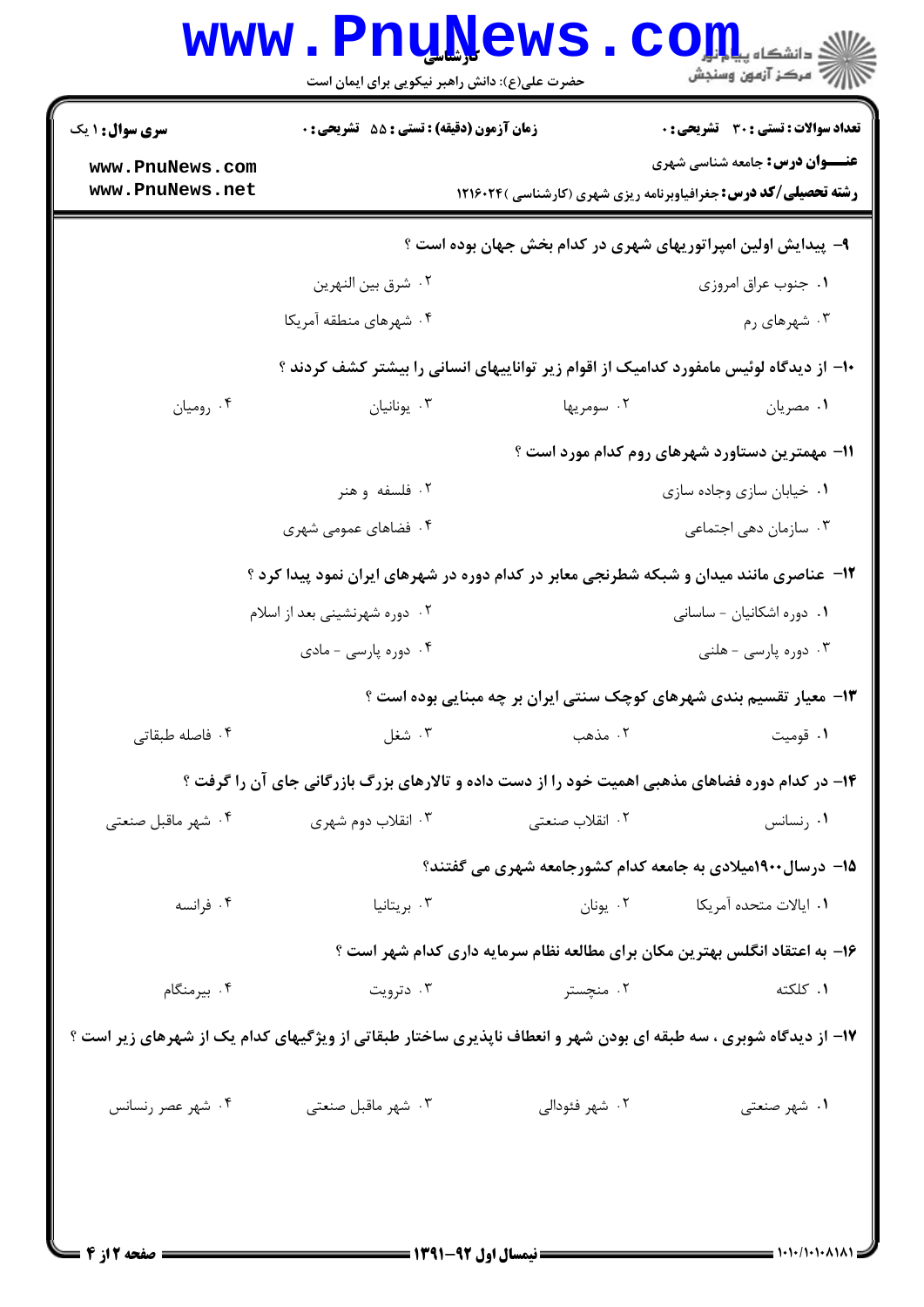|                                                                                                     | <b>www.PnuNews</b>                               | حضرت علی(ع): دانش راهبر نیکویی برای ایمان است                                                         | د<br>د دانشکاه پی <mark>ای</mark><br>رآ مرڪز آزمون وسنڊش                              |  |  |
|-----------------------------------------------------------------------------------------------------|--------------------------------------------------|-------------------------------------------------------------------------------------------------------|---------------------------------------------------------------------------------------|--|--|
| <b>سری سوال : ۱ یک</b><br>www.PnuNews.com<br>www.PnuNews.net                                        | <b>زمان آزمون (دقیقه) : تستی : 55 تشریحی : 0</b> | <b>رشته تحصیلی/کد درس:</b> جغرافیاوبرنامه ریزی شهری (کارشناسی ) ۱۲۱۶۰۲۴                               | <b>تعداد سوالات : تستی : 30 ٪ تشریحی : 0</b><br><b>عنـــوان درس:</b> جامعه شناسی شهری |  |  |
|                                                                                                     |                                                  |                                                                                                       | 18– كدام گزينه بيانگر فرآيند شهرنشيني است ؟                                           |  |  |
| ۲. فرأیندی محدود و مقطعی است                                                                        |                                                  |                                                                                                       | ۰۱ فرآیندی نامتناهی و نامحدود است                                                     |  |  |
| ۰۴ فرآیندی دوره ای و نامتناهی است                                                                   |                                                  |                                                                                                       | ۰۳ فرایندی محدود و متناهی است                                                         |  |  |
| ۱۹- بر اساس اسطوره شماره ۳ دیوید ساترتویت شرط لازم آینده کاملاً شهری جهان کدام است؟                 |                                                  |                                                                                                       |                                                                                       |  |  |
| ۰۲ توسعه منطقه ای                                                                                   |                                                  |                                                                                                       | ۰۱ رشد سریع جمعیت شهری                                                                |  |  |
| ۰۴ افزایش مهاجرت های روستا شهری                                                                     |                                                  |                                                                                                       | ۰۳ تغييرات اقتصادي                                                                    |  |  |
| ۲۰- دیدگاه تونیس در خصوص رشد سریع شهرها در اروپای قرن ۱۹ دلالت بر چه عاملی دارد ؟                   |                                                  |                                                                                                       |                                                                                       |  |  |
|                                                                                                     | ۰۲ سلطه گمن شافت بر زندگی اجتماعی                |                                                                                                       | ۰۱ سلطه گزل شافت بر زندگی اجتماعی                                                     |  |  |
|                                                                                                     | ۰۴ تقابل گزل شافت و گمن شافت                     | ۰۳ ضعف تدريجي گزل شافت                                                                                |                                                                                       |  |  |
|                                                                                                     |                                                  | <b>۲۱</b> - به اعتقاد دورکیم و تونیس نظم حاکم بر جامعه روستایی و شهری به ترتیب بیانگر کدام مورد است ؟ |                                                                                       |  |  |
| ۰۴ اخلاقی - ابزاری                                                                                  | ۰۳ ارگانیکی - اخلاقی                             | ۰۲ مکانیکی - ابزاری                                                                                   | ۰۱ ابزاری - اخلاقی                                                                    |  |  |
|                                                                                                     |                                                  | ۲۲– کدامیک از متفکران زیر اعتقاد ًداشت که شهر قبل از هر چیز محل بازار است ؟                           |                                                                                       |  |  |
| ۰۴ انگلس                                                                                            | ۰۳ جورج زيمل                                     | ۰۲ ماکس وبر                                                                                           | ۰۱ دورکیم                                                                             |  |  |
|                                                                                                     |                                                  | <b>۲۳</b> - کدام مورد ویژگی خاص شهر مدرن از دیدگاه زیمل است ؟                                         |                                                                                       |  |  |
|                                                                                                     | ۰۲ ظهور بورژوازی بزرگ                            |                                                                                                       | ۰۱ تشدید محر کهای عصبی                                                                |  |  |
|                                                                                                     | ۰۴ ظهور روابط قراردادی و ثانویه                  |                                                                                                       | ۰۳ توسعه صنف ها و انجمن های تولیدی                                                    |  |  |
|                                                                                                     |                                                  | <b>۲۴</b> - از دیدگاه رودریک مکنزی موفق ترین افراد شهرها چه کسانی هستند ؟                             |                                                                                       |  |  |
| ۰۲ صاحبان قدرت سیاسی                                                                                |                                                  | ۰۱ اقتصاد دانان سیاسی                                                                                 |                                                                                       |  |  |
| ۰۴ صاحبان تفكر خلاق                                                                                 |                                                  |                                                                                                       | ۰۳ صاحبان بهترين محل هاي شهر                                                          |  |  |
| ۲۵- در تقسیم بندی نواحی شهری از دیدگاه برجس ، رکود و وخامت اجتماعی از ویژگیهای کدام منطقه شهر است ؟ |                                                  |                                                                                                       |                                                                                       |  |  |
|                                                                                                     | ٠٢ منطقه مسكوني نامطلوب                          |                                                                                                       | ۰۱ منطقه مسکونی کارگران                                                               |  |  |
| ۰۴ منطقه انتقالی                                                                                    |                                                  |                                                                                                       | ۰۳ منطقه افراد سفر کننده                                                              |  |  |
|                                                                                                     |                                                  |                                                                                                       |                                                                                       |  |  |